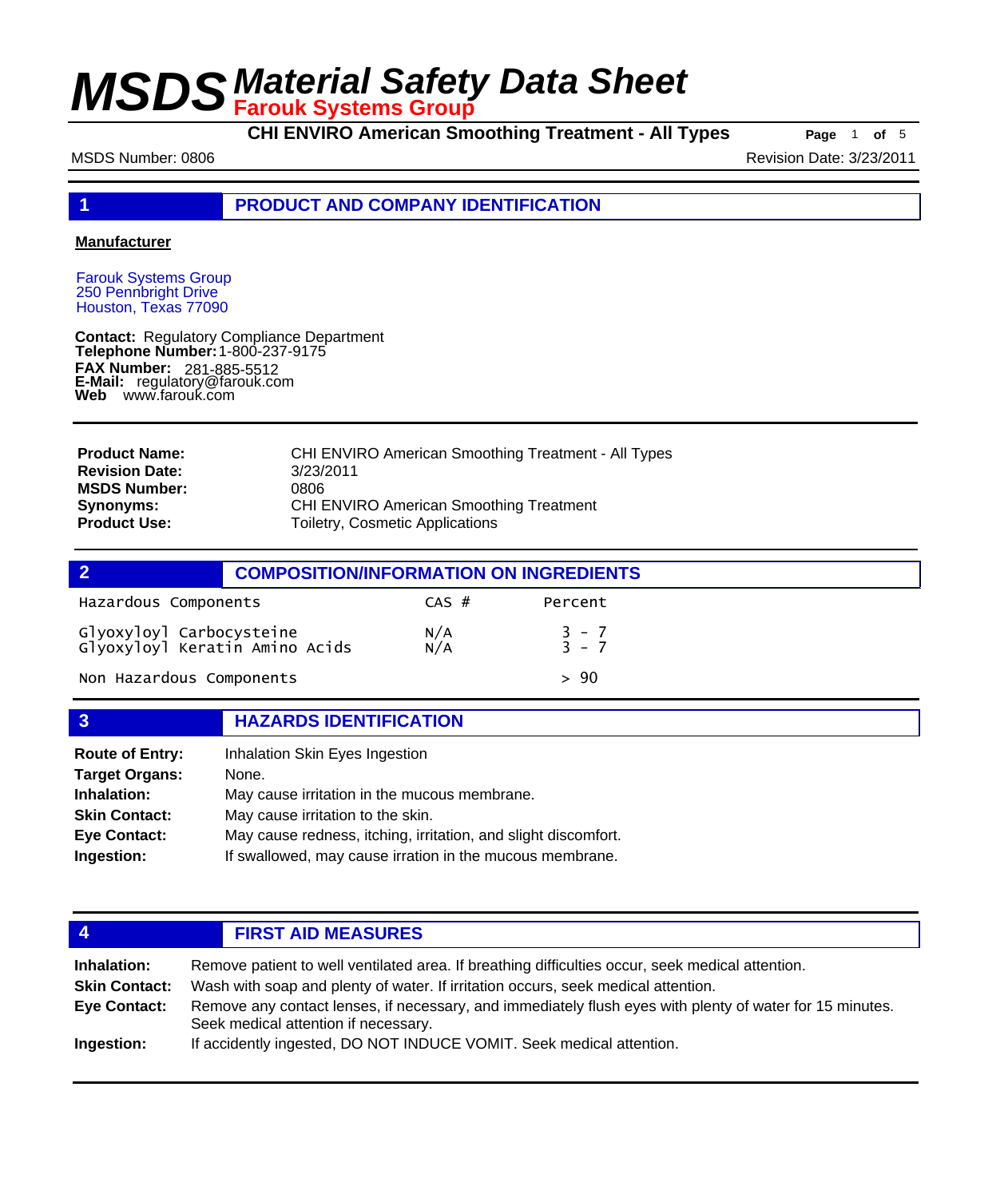**CHI ENVIRO American Smoothing Treatment - All Types Page** <sup>2</sup> **of** <sup>5</sup>

MSDS Number: 0806 Revision Date: 3/23/2011

**5 FIRE FIGHTING MEASURES**

FLASHPOINT AND METHOD: Not applicable FLAMMABLE LIQUIDS: None. AUTO IGNITION TEMP: None FLAMMABLE CLASS:

 None. BURNING RATE OF SOLID:

Not available

GENERAL HAZARDS: Evacuate personnel downwind of fire to avoid inhalation of fumes and smoke. EXTINGUISHING METHODS: Chemical type foam, CO2(Carbon Dioxide), Dry Chemical, Water Fog

HAZARDOUS COMBUSTION PRODUCTS: None.

FIRE FIGHTING PROCEDURES: This product is not flammable.However, hazardous decomposition and combustion products may be formed in a fire situation. Cool exposed containers with water spray to prevent overheating.

FIRE FIGHTING EQUIPMENT: Respiratory and eye protection are required for fire fighting personnel. Full protective equipment (Bunker Gear) and self contained breathing apparatus (SCBA) should be used for all indoor fires and significant outdoor fires. For small outdoor fires, which may be easily extinguished with a portable fire extinguisher, use of a SCBA may not be needed.

### **6 ACCIDENTAL RELEASE MEASURES**

SMALL SPILL: When a spill occurs, use absorbent material on the substance. Dispose of the material according to all local, state and federal regulations. Always use an absorbent material when cleaning up a spill.

ENVIRONMENTAL PRECAUTIONS: Avoid run-off or release into sewers, stormdrains and waterways.

GENERAL PRECAUTIONS: Remove containers away from flammable materials.

#### *HANDLING AND STORAGE* Use appropriate personal protective equipment as specified in Section 8. Handle in a manner consistent with good household/personal techniques and practices. **Handling Precautions:** Keep containers/bottles securely sealed when not in use. Store in cool/dry conditions that do not exceed room temperature. Try to store product in temperatures between 40°F to 90° F. **Storage Requirements:**

### **8 EXPOSURE CONTROLS/PERSONAL PROTECTION**

| <b>Engineering Controls:</b>      | These recommendations provide general guideance for handling this product safely. Because<br>specific use conditions may vary, safety procedures should be developed for each specific<br>application of this product. When developing procedures, always consider potential waste,<br>disposal and personal safety issues. |
|-----------------------------------|-----------------------------------------------------------------------------------------------------------------------------------------------------------------------------------------------------------------------------------------------------------------------------------------------------------------------------|
| <b>Protective Equipment:</b>      | EYES AND FACE: For reasonable foreseeable uses of this product, eye and face protection<br>is not required.<br><b>SKIN: Use Rubber Gloves.</b><br>RESPIRATORY: For reasonable foreseeable uses of this product, respiratory protection is not<br>required.                                                                  |
| <b>Exposure Guidelines/Other:</b> | EXPOSURE GUIDELINES: Overexposure is unlikely. Since all parameters cannot be foreseen, the use of engineering controls to reduce<br>exposure may be necessary.                                                                                                                                                             |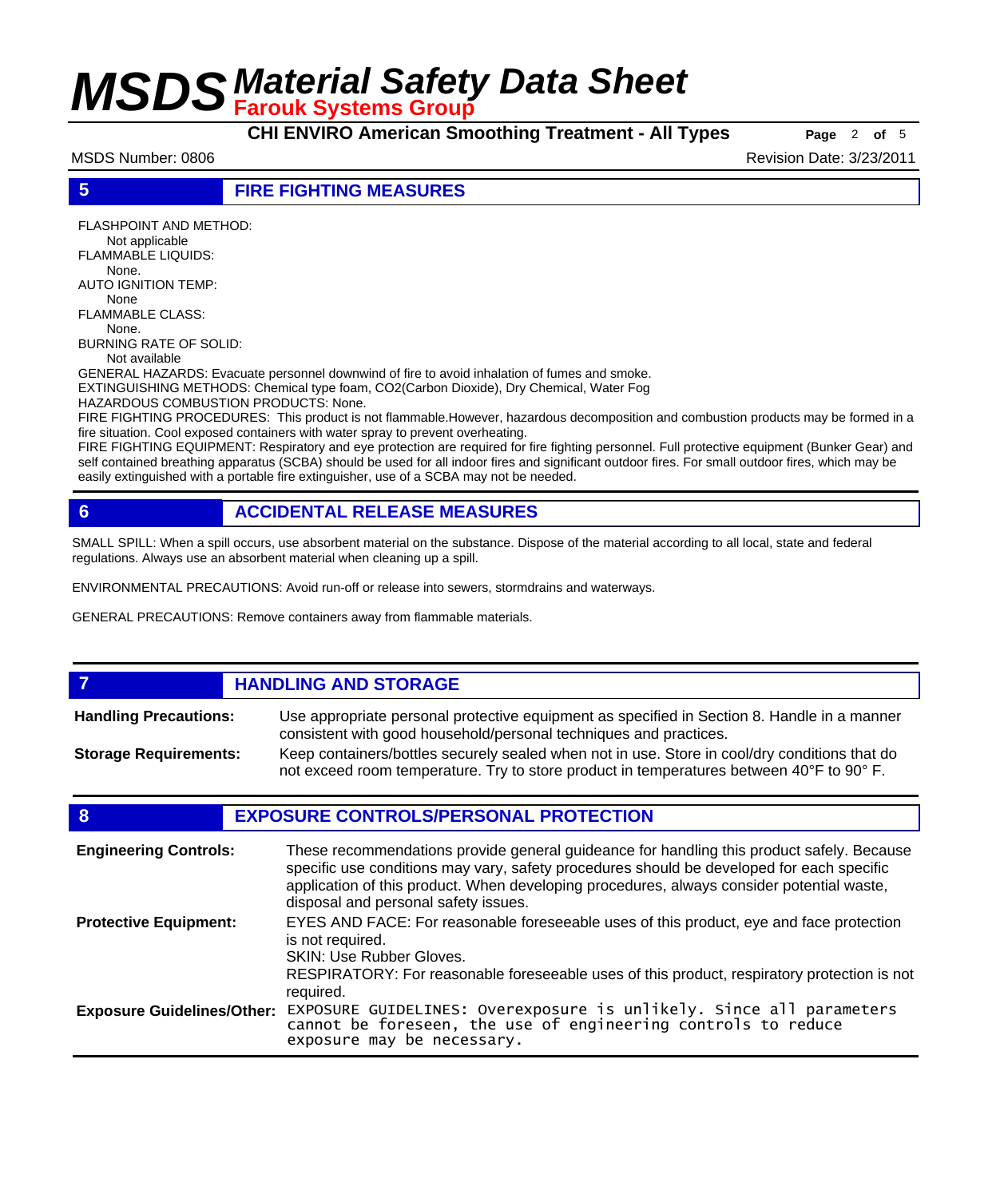**CHI ENVIRO American Smoothing Treatment - All Types** Page 3 of 5

MSDS Number: 0806 Revision Date: 3/23/2011

#### **9 PHYSICAL AND CHEMICAL PROPERTIES**

| Appearance:            | Off White Cream    |
|------------------------|--------------------|
| <b>Physical State:</b> | Cream              |
| Odor:                  | Pleasant fragrance |
| pH:                    | $1.5 - 2.0$        |
| <b>Vapor Pressure:</b> | N/A                |
| <b>Vapor Density:</b>  | N/A                |

**Boiling Point:** Not determinated **Freezing/Melting Pt.:** N/A **Solubility:** Dispersible in water. **Spec Grav./Density:** 0.96 - 1.02

### **10 STABILITY AND REACTIVITY Stability:** YES **Conditions to avoid:** Extreme temperatures. Materials to avoid (incompatability): Keep away from strong oxidizing material. **Hazardous Decomposition products:** None known.

Hazardous Polymerization: Will Not Occur.

#### **11 TOXICOLOGICAL INFORMATION**

ACUTE:

#### DERMAL LD50: Not available. ORAL LD50: Not available. INHALATION LC50: Not available. EYE EFFECTS: This product may cause irritation to eyes if not used under normal conditions. TARGET ORGANS: NONE. SENSITIZATIONS: Not available. CARCINOGENICITY: IARC: Listed by IARC - No. NTP: Listed by NTP - No. OSHA: Listed by OSHA - No.

MUTAGENICITY: Not available. REPRODUCTIVE EFFECTS: None. TERATOGENIC EFFECTS: Not available.

### **12 ECOLOGICAL INFORMATION**

ENVIRONMENTAL DATA: Not available. ECOTOXICOLOGICAL INFO: Not available. DISTRIBUTION: Not available. CHEMICAL FATE INFO: Not available.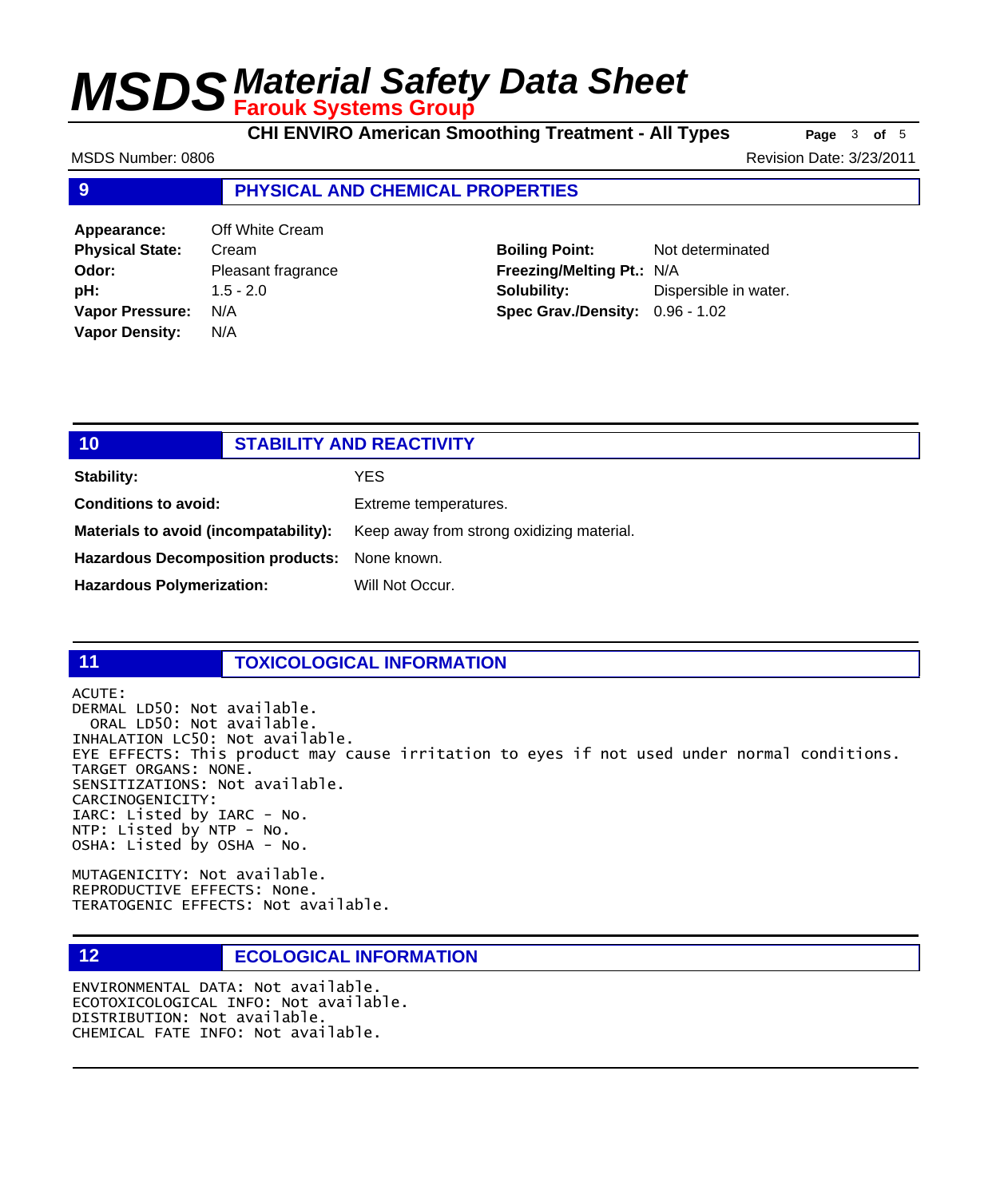**CHI ENVIRO American Smoothing Treatment - All Types Page** <sup>4</sup> **of** <sup>5</sup>

MSDS Number: 0806 Revision Date: 3/23/2011

#### **13 DISPOSAL CONSIDERATIONS**

US EPA Waste Number and Descriptions:

DISPOSAL METHOD: Controlled release of diluted product into a biological wastewater treatment plant. COMPONENT WASTE NUMBER: No EPA Waste Numbers are applicable for this product's components. DISPOSAL INSTRUCTIONS: Dispose of waste material according to local, state and federal rules and regulations.

**14 TRANSPORT INFORMATION**

DOT CLASSIFICATION: Shipping Name: Consumer Commodity Class: ORM-D

IMDG CLASSIFICATION: Shipping Name: UN3265, Corrosive Liquid, Acid, Organic, N.O.S Class: 8 Packaging Group III

IATA CLASSIFICATION: Shipping Name: Consumer Commodity, ID 8000, Class : 9 Packaging Group III

1-800-424-9300 1-703-527-3887 Outside the United States CHEMTREC

**15 REGULATORY INFORMATION** 

UNITED STATES: SARA TITLE III (Superfund Amendments and Reauthorization Act) 311/312 HAZARD CATEGORIES Fire: No. Pressure Generating: No. Reactivity: No. Acute: No. 313 REPORTABLE INGREDIENTS: Not applicable. TITLE III NOTES: None. CERCLA(Comprehensive Response, Compensation, and Liability Act) CERCLA RQ: None. TSCA(Toxic Substance Release Act) TSCA REGULATORY: All ingredients are not listed in the TSCA Inventory. CANADA: WHMIS(WORKER HAZARDOUS MATERIAL INFORMATION SYSTEM) This product is WHMIS controlled. CANADIAN INGREDIENT DISCLOSURE LIST: None CANADIAN ENVIRONMENTAL PROTECTION ACT: All intentional ingredients are not listed on the DSL(Domestic Substance List). EUROPEAN COMMUNITY: EU REGULATORY: All intentional ingredients are not listed on the European's EINECS Inventory.

STATE REGULATIONS: Not available.

LOCAL REGULATIONS: Not available.